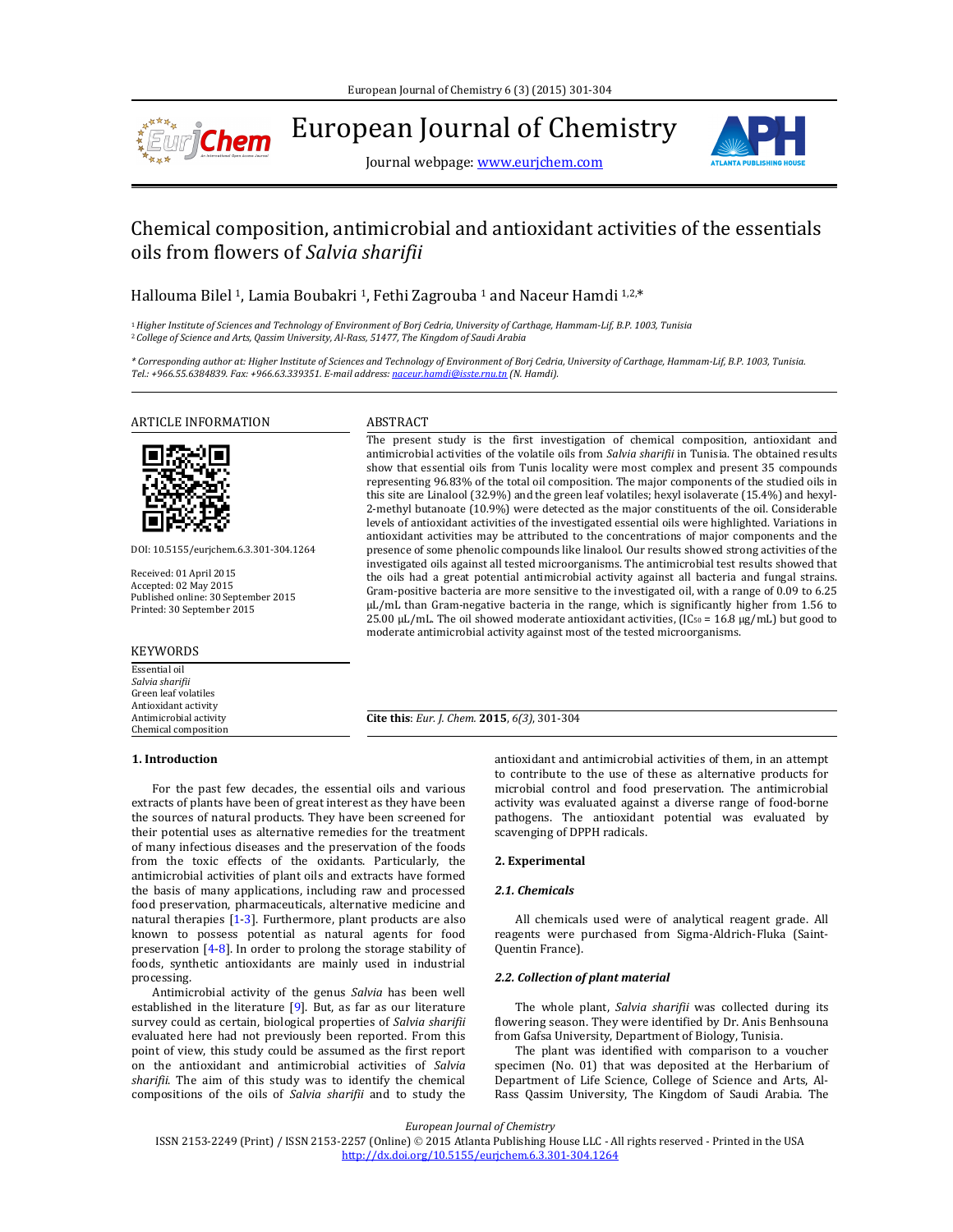aerial parts of plant were air-dried at room temperature (25 °C) in the shade for 5 days before isolation of the oil.

#### *2.3. Extraction of the essential oil*

The air-dried aerial parts of the plant were cut into small pieces (100 g) and subjected to hydrodistillation using a Clevenger-type apparatus until there was no significant increase in the volume of the oil collected (5 h). The oil obtained was separated from water and dried over anhydrous Na<sub>2</sub>SO<sub>4</sub> and was stored at 4  $\degree$ C until analysis. The yield of the yellow oil was 0.37% (v:w) based on the dry weight of the plant. 

## *2.4. Antimicrobial activity*

## *2.4.1. Microbial strains*

Authentic pure cultures of bacteria and fungi were obtained from international culture collections (ATCC), the local culture collection of the Center of Biotechnology of Sfax, Tunisia, the Microorganisms Collection of the Laboratory of Microbiology, University Hospital Center (CHU) of Habib Bourguiba, Sfax, Tunisia and food isolates from the Laboratory of Parasitology-Mycology, Sfax Faculty of Medicine, Tunisia. They included Gram-positive bacteria: *Listeria monocytogenes* (Food isolate 2132), *Kocuria varians* (ATTC 15306), *Bacillus* pumilus (ATTC 14884) and Gram-negative bacteria: *Escherichia coli, Salmonella typhi*, *Pseudomonas aeruginosa*. The following fungal strains were also tested: Aspergillus niger (CTM 10099), *Aspergillus flavus* (Food isolate), *Candida glabrata*. 

The bacterial strains were grown on Mueller Hinton broth (Bio-Rad, France) at 37  $\degree$ C for 12-14 h while potato dextrose agar (PDA) (1.5% agar) at 28 °C for 4 days were used for fungi. Inocula were prepared from an overnight broth culture by their dilution in saline solution to approximately  $10<sup>7</sup>$  colonyforming units CFU/mL for bacteria and 10<sup>5</sup> spores/mL for fungus. 

#### *2.4.2. Disc diffusion method*

Agar disc diffusion method was employed for the determination of antimicrobial activities of the essential oils [10]. Briefly, a suspension of the tested microorganism (0.1 mL of  $10^8$  cells per mL) was spread on the solid media plates. Filter paper discs (6 mm in diameter) were impregnated with 15 μL of the oil and placed on the inoculated plates. These plates, after staying at 4 °C for 2 h, were incubated at 37 °C for 24 h for bacteria and at 30  $^{\circ}$ C for 48 h for the yeasts. The diameters of the inhibition zones were measured in millimeters. Tests were carried out in triplicate. Values are presented as means  $\pm$  SD of three parallel measurements.

#### *2.4.3. Determination of MIC*

A broth microdilution broth susceptibility assay was used, as recommended by NCCLS, for the determination of the MIC [11]. All tests were performed in Mueller Hinton Broth (MHB; BBL) supplemented with Tween 80 detergent (final concentration of  $0.5\%$  (*v*:*v*), with the exception of the yeasts (Sabouraud dextrose broth-SDB + Tween 80). Bacterial strains were cultured overnight at 37  $^{\circ}$ C in MHA and the yeasts were cultured overnight at 30 °C in SDB. Test strains were suspended in MHB to give a final density of  $5\times10^5$  cfu/mL and these were confirmed by viable counts. Geometric dilutions ranging from  $0.036$  mg/mL to  $72.00$  mg/mL of the essential oils were prepared in a 96-well microtiter plate, including one growth control (MHB + Tween 80) and one sterility control  $(MHB + Twoen 80 + test oil)$ . Plates were incubated under normal atmospheric conditions at 37  $\degree$ C for 24 h for bacteria and at 30  $\degree$ C for 48 h for the yeasts. The bacterial growth was

indicated by the presence of a white "pellet" on the well bottom. 

#### *2.4.4. Gas chromatography*

Essential oils from flowers of *Salvia sharifii* were analysed using a Thermo Electron (Courtaboeuf, France) gas chromatograph equipped with flame ionization detection (FID) detector and DB-5MS capillary column  $(30 \text{ m} \times 0.25 \text{ mm})$ , film thickness  $0.25 \mu m$ ). Injector and detector temperatures were set at 200 °C and detector temperature 270 °C, respectively oven temperature gradually raised from 60 °C to 260 °C at 5 °C/min, held for 15 min and finally raised to 340  $\degree$ C at 40  $\degree$ C/min. Helium (purity  $99.99\%$ ) was the carrier gas, at a flow rate of 1 mL/min. Total analysis time was 57 min. Diluted sample  $(1/100$  in petroleum ether,  $v: v$ ) of 1.0  $\mu$ L was injected in the split mode (ratio 1:10). Quantitative data were obtained electronically from FID area percent data without the use of correction factors.

## *2.4.5. Gas chromatography/mass spectrometry (GC‐MS)*

Analysis of essential oils from flowers of *Salvia sharifii* was performed under the same conditions with GC (column, oven temperature, flow rate of the carrier gas) using a Thermo Electron (Courtaboeuf, France) DSQ II GC-MS single quadrupole mass selective detector in the electron impact mode (70 eV). Injector and MS transfer line temperatures were set at  $200$  and  $300$  °C, respectively. MS was adjusted for an emission current of 10 µA and electron multiplier voltage at 1500 V. Trap temperature was 250  $^{\circ}$ C and mass scanning was from 40 to 650 amu. The components were identified based on the comparison of their retention time and mass spectra with those of standards, Wiley 2001 library data (NIST 02 version 2.62) of the GC-MS system and literature data  $[12]$ . All determinations were performed in duplicate and averaged.

#### *2.5. Antioxidant activity by DPPH radical scavenging assay*

The 2,2-diphenyl-1-picrylhydrazyl (DPPH) radical scavenging assay was determined using Blois method [13] with minor modifications  $[14]$ . Briefly, stock solutions  $[10]$ mg/mL each) of the essential oil and the well-known natural standard antioxidants, quercetin were prepared in methanol. Dilutions are made to obtain concentrations ranging 2.5, 5.0, 10.0 mg/mL for essential oil. Diluted solutions (1 mL each) were mixed with 1 mL of a freshly prepared 80 µg/mL DPPH radical methanol solution and allowed to stand for 30 min in the dark at room temperature for any reaction to take place. Absorbance values of these solutions were recorded on an ultraviolet and visible (UV-Vis) spectrometer (Bio-Tek, Model UvikonXL) at 517 nm.

Inhibitions of DPPH radical in percent (I%) was calculated as follow:

$$
I\% = \left[ (A_{\text{blank}} - A_{\text{sample}}) / A_{\text{blank}} \right] \times 100 \tag{1}
$$

where  $A<sub>blank</sub>$  is the absorbance value of the control reaction (containing all reagents except the test compound) and Asample is the absorbance values of the test compounds. The sample concentration providing  $50\%$  inhibition (IC<sub>50</sub>) was calculated by plotting inhibition percentages against concentrations of the sample. All tests were carried out in triplicate and  $IC_{50}$ values were reported as means  $\pm$  SD of triplicates.

### **3. Results and discussion**

#### *3.1. Chemical Composition of the essential oil*

Hydrodistillation of the aerial parts of the plant yielded 0.37 (v:w) of oil. The oil was subjected to GC and GC-MS analyses. The composition of the oil was determined by comparison of their mass spectra and the calculated GC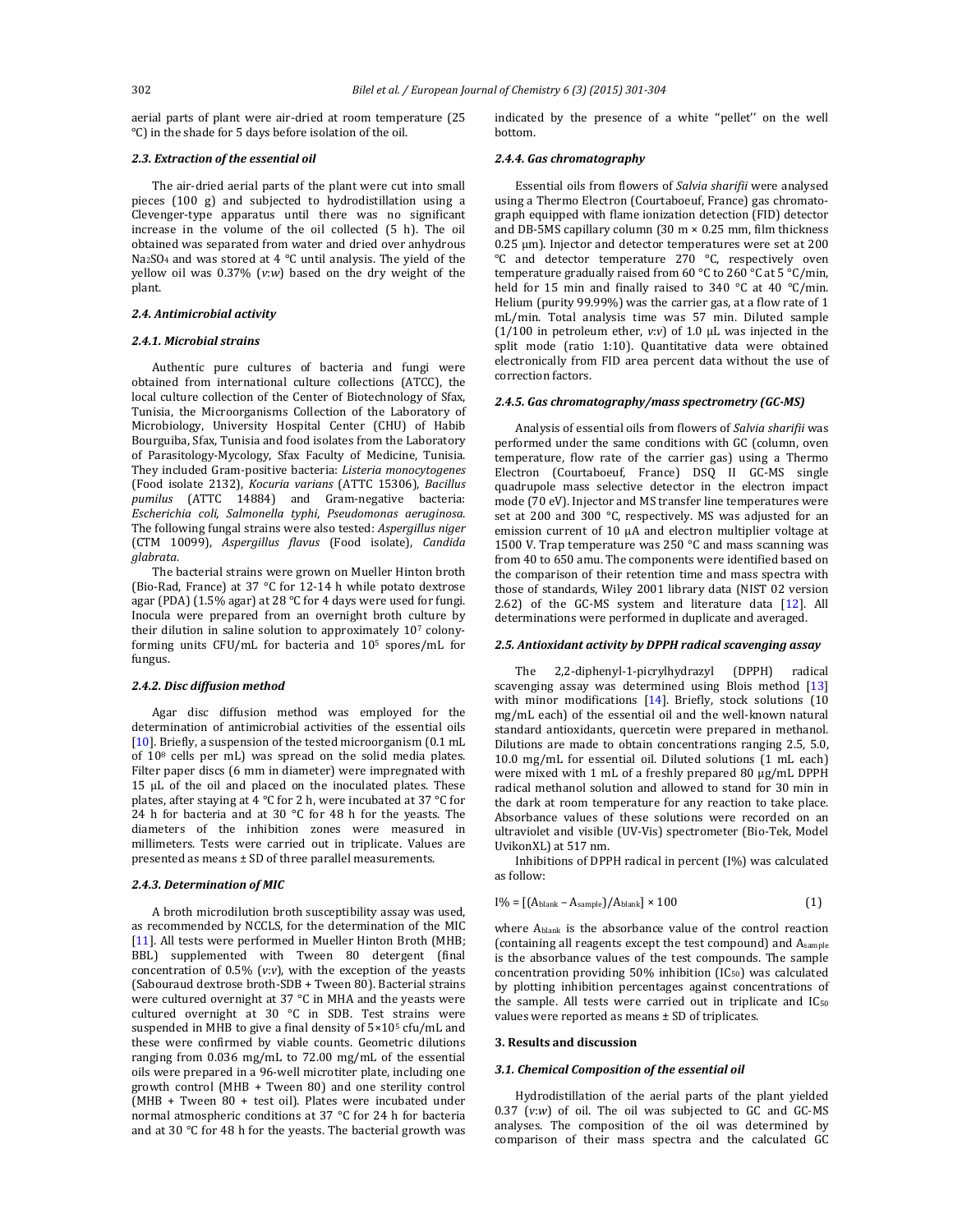retention indices to those reported in the literature for the standard compounds (Table 1 and 2).

|  |  | Table 1. Chemical composition of S. Sharifii essential oils. |  |
|--|--|--------------------------------------------------------------|--|

| <b>rapic 1.</b> Chemical composition of <i>5. Shariful</i> essential ons. |      |                 |  |  |
|---------------------------------------------------------------------------|------|-----------------|--|--|
| Compounds                                                                 | KI*  | Composition (%) |  |  |
| (Z)-Hexanal                                                               | 855  | 0.73            |  |  |
| Hexanol                                                                   | 871  | 2.55            |  |  |
| $\alpha$ -Pinene                                                          | 939  | 0.43            |  |  |
| 1-Octen-3-one                                                             | 977  | 0.43            |  |  |
| <b>B-Pinene</b>                                                           | 979  | 0.63            |  |  |
| Hexyl acetate                                                             | 1008 | 0.49            |  |  |
| 1,8-Cineole                                                               | 1031 | 1.77            |  |  |
| 3-Methyl butanoic acid                                                    | 1042 | 0.40            |  |  |
| n-Octanol                                                                 | 1068 | 0.61            |  |  |
| Linalool                                                                  | 1097 | 32.95           |  |  |
| Comphor                                                                   | 1146 | 0.40            |  |  |
| Hexyl isobutanoate                                                        | 1152 | 5.18            |  |  |
| $\alpha$ -Terpineol                                                       | 1189 | 1.02            |  |  |
| Hexyl 2-methyl butanoate                                                  | 1236 | 10.99           |  |  |
| Hexyl isolaverate                                                         | 1244 | 15.44           |  |  |
| Geraniol                                                                  | 1267 | 0.48            |  |  |
| $\delta$ -Elemene                                                         | 1338 | 0.26            |  |  |
| Octyl 2-methyl propanoate                                                 | 1341 | 0.56            |  |  |
| Hexyl hexanoat                                                            | 1384 | 1.73            |  |  |
| <b>ß-Elemene</b>                                                          | 1391 | 2.87            |  |  |
| $(E)$ -Caryophyllene                                                      | 1419 | 0.95            |  |  |
| Octyl 2- methyl butanoate                                                 | 1426 | 0.70            |  |  |
| Pentyl 2-methyl butanoate                                                 | 1430 | 1.17            |  |  |
| Aromadendrene                                                             | 1441 | 0.46            |  |  |
| Germacrene D                                                              | 1485 | 1.13            |  |  |
| δ-Selinene                                                                | 1493 | 0.64            |  |  |
| $\alpha$ -Selinene                                                        | 1498 | 1.63            |  |  |
| Hexyl octanoate                                                           | 1573 | 2.96            |  |  |
| Spathulenol                                                               | 1578 | 0.57            |  |  |
| Hexyl benzoate                                                            | 1580 | 0.49            |  |  |
| Caryophyllene oxide                                                       | 1583 | 0.67            |  |  |
| <b>B-Eudesmol</b>                                                         | 1651 | 1.03            |  |  |
| Longifolol                                                                | 1715 | 0.95            |  |  |
| Guaiol acetate                                                            | 1727 | 1.02            |  |  |
| 6,10,14-Trimethyl-2-                                                      | 1832 | 0.79            |  |  |
| pentadecanone                                                             |      |                 |  |  |
| Total (%)                                                                 |      | 95.01           |  |  |
| Yield (%)                                                                 |      | 0.37            |  |  |
| * KI = Kovat's indices literature [16]                                    |      |                 |  |  |

 $KI = Kovat's indices literature [16].$ 

**Table 2.** Class composition of *S. Sharifii* essential oils.

| <b>Class</b>               | Percentage |
|----------------------------|------------|
| Monoterpene hydrocarbons   | 1.06       |
| Oxygenated monoterpenes    | 41.80      |
| Sesquiterpene hydrocarbons | 7.94       |
| Oxygenated sesquiterpenes  | 4.24       |
| Aliphatic compounds        | 40.04      |
| Total identified           | 95.01      |

Thirty five constituents including the 2,6-dimethyl octane monoterpenes; linalool (32.9%), and green leaf volatile derivatives; hexyl isolaverate (15.4%) and hexyl-2-methyl butanoate (10.9%) were the major components representing of 59.2% of the oil.

However, the reports on the chemical compositions of the oils isolated from the other plants of the genus *S. macrosiphon*, *S. atropatana*, *S. reuterana* and *S. spinosa*, which show patterns of essential oil compositions similar to our present study for the investigated plant  $[15]$ . All of the plants synthesize green leaf volatiles the low molecular weight (C6) esters, aldehydes, and alcohols, linear monoterpenes with 2,6-dimethyl octane carbon skeletons or fatty acid derivatives as their major constituents. 

As can be seen from Table 1, oil samples were found to be rich in Linalol, hexyle-2-methyl butanoate and hexyl isoaverate. To the best of our knowledge, there are many reports on the chemical composition of the oils isolated from the plants belonging to the genus *Salvia* [17,18]. Most of these reports indicate that 1,8-cineole (eucalyptol) and borneol are the main and/or characteristic constituents of *Salvia* oils. Chemical compositions of the essential oils of the plant species studied had been reported before [19].

## *3.2. Antioxidant activity and total phenolic contents*

DPPH radical scavenging activity of the essential oil of *Salvia sharifii* was evaluated for the assessment of its antioxidant potential. Free radical scavenging capacities of the corresponding oils were measured by DPPH assay and the results are shown in Table 3.

| <b>Table 3.</b> Antioxidant activity and total phenolic contents of Salvia sharifii <sup>*</sup> . |                        |                                                                         |  |  |
|----------------------------------------------------------------------------------------------------|------------------------|-------------------------------------------------------------------------|--|--|
| Sample                                                                                             | DPPH $IC_{50}$ (mg/mL) | Catechin equivalent/g extract                                           |  |  |
| Salvia sharifii                                                                                    | $16.8 \pm 6.9$         | $0.390 \pm 0.004$                                                       |  |  |
| Quercetin                                                                                          | $0.005 \pm 0.001$      | $\overline{\phantom{0}}$                                                |  |  |
|                                                                                                    |                        | * Values associated the access of those concentrations of CD Values and |  |  |

Values represent the mean of three experiments  $\pm$  SD. Values with different letters in the same column were significantly different.

DPPH radical scavenging activity of the positive standard, quercetin and plant sample were expressed as  $IC_{50}$  values, the concentrations of analytes required for the conversion of the half of the DPPH radicals to their more stable molecular counterparts 2,2-diphenyl-1-picrylhydrazines. The mild antioxidant capacity of the essential oil of the plant may be a consequence of its weak phenolic compounds content which was reflected in its Folin-Ciocalteu test result. A good linear correlation was observed between the  $IC_{50}$  values in the DPPH assay and the total phenolic content  $(r^2 = 0.822)$ , data not shown). 

#### *3.3. Antimicrobial activity*

The antimicrobial activity of *Salvia sharifii* essential oil was evaluated against a panel of nine microorganisms and its potency was assessed qualitatively and quantitatively by the presence or absence of inhibition zones and MIC values. The disc diffusion method for antibacterial activity was showed significant reduction in bacterial growth in terms of zone of inhibition around the disc  $(Table 4)$ . Among bacterial strains tested, *Escherichia coli*, *Salmonella typhi* and *Listeria monocytogenes* were found to be more sensitive to oil. Other bacterial forms were inhibited by the plant oil. The zone of inhibition increased on increasing the concentration of essential oil in disc. This was showed the concentration dependent activity.

The antibacterial activity of the plant oil against the bacterial strains was showed high values of MIC (Table 4). Our findings showed that the essential oil from aerial part of *Salvia* sharifii had interesting activity against both Gram-negative and Gram-positive bacteria. The plant oil proved to be active against 3 out of the 6 bacterial strains used and was particularly active against *Escherichia coli*, *Pseudomonas aeroginosa* and *Salmonella typhi* (MIC values of 32 µg/mL for the first and  $64 \mu g/mL$  for the others, respectively).

As for *Listeria monocytogenes* and *Kocuria varians* an MIC value of 128 µg/mL was found, while *Bacillus pumilus* was the least affected with an MIC value of  $256 \mu g/mL$ . This oil showed an inhibiting activity on disease causing Gram-negative and Gram‐positive bacteria, especially *Escherichia coli*. This is particularly interesting from a medical point of view because this microbial agent is responsible for severe opportunistic infections. 

We also screened the antifungal activity of the essential oil of *Salvia sharifii*. This oil showed mildly significant activity against fungal.

#### **4. Conclusions**

Antioxidant and antimicrobial properties of the essential oils and various extracts from many plants are of great interest in both academia and the food, cosmetic and pharmaceutical